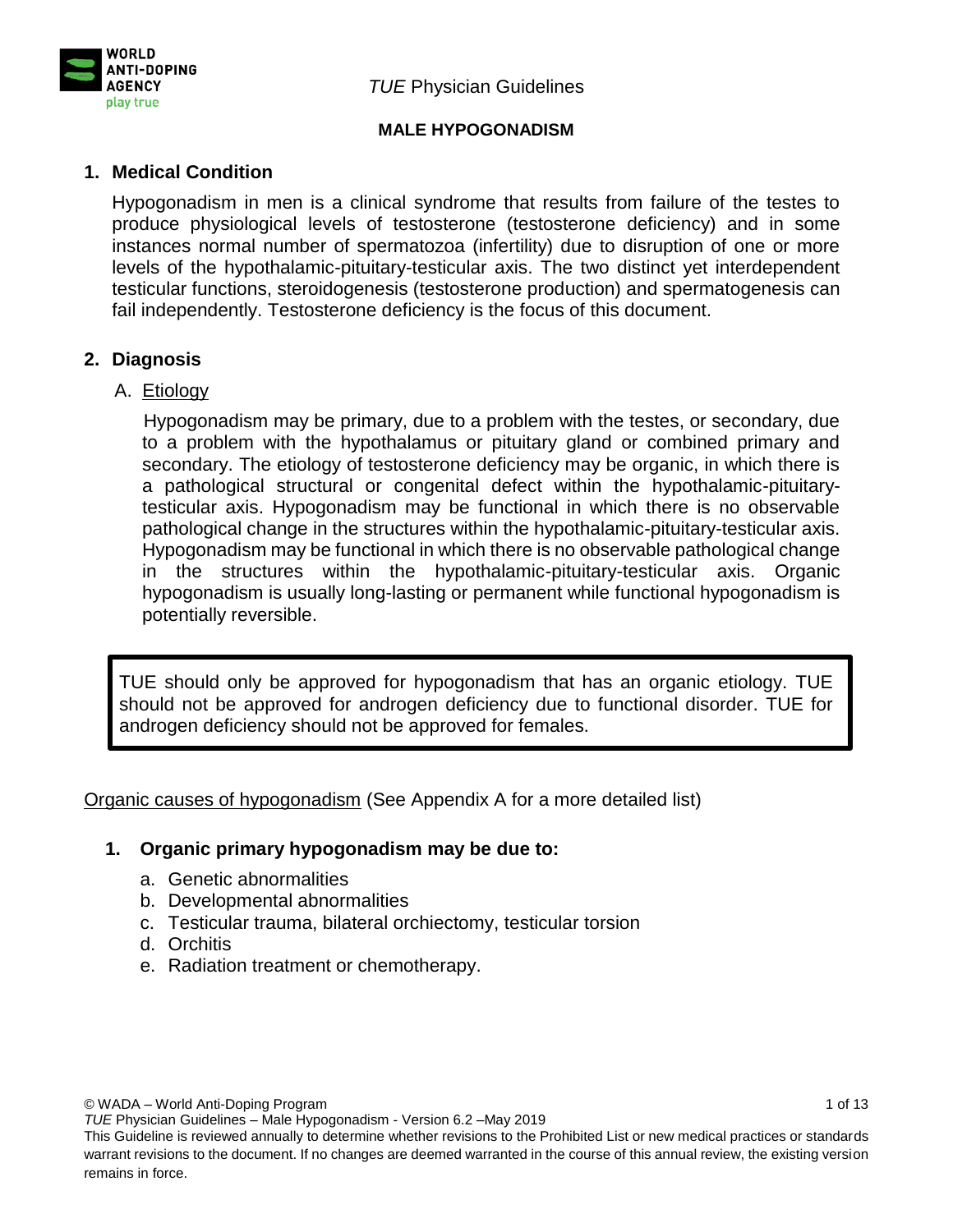



### **2. Organic secondary hypogonadism may be due to:**

- a. Genetic abnormalities of pituitary and hypothalamus
- b. Pituitary or hypothalamic tumors
- c. Other anatomical (structural), destructive and infiltrative disorders of the pituitary or hypothalamus.

### **3. Organic defects in androgen action or production (Disorders of Sex Development (46,XY DSD):**

- a. 46,XY DSD due to androgen receptor defects that range from males with complete androgen insensitivity (CAIS, formerly known as testicular feminization) who have a near-normal female phenotype to males with partial androgen insensitivity (PAIS or MAIS) who have near-normal male phenotype.
- b. 46,XY DSD due to  $5\alpha$ -reductase deficiency (5ARD2) in genetic males who have ambiguous genitalia at birth.

# **4. Constitutional delayed puberty is viewed as a special category since TUE may be approved for treatment with testosterone. (see Section 8 and Appendix A)**

Functional causes of hypogonadism (The list is representative of observed conditions and not necessarily complete).

### **1. Functional hypogonadism may be due to:**

- a. Severe psychological/emotional stress
- b. Obesity (WHO grade III or IV BMI>30)
- c. Untreated obstructive sleep apnea
- d. Overtraining, malnutrition/nutritional deficiency, eating disorders
- e. Medication such as opioids, androgens, anabolic steroids, GnRH analogues, selective androgen receptor modulators, (SARMs), glucocorticoids, progestins, estrogens, medication-induced hyperprolactinemia
- f. Chronic systemic illness (kidney, liver, lung, heart failure, diabetes mellitus, malignancy, inflammatory joint disease, HIV infection, Crohn's disease, inherited metabolic storage diseases)
- g. Aging/Late onset hypogonadism (LOH)
- h. Alcohol excess
- i. Cannabinoid abuse.

### **2. Varicocele is not a cause of organic hypogonadism and not an acceptable diagnosis for TUE for testosterone treatment.**

**3. Andropause** is not an acceptable diagnosis for TUE for hypogonadism.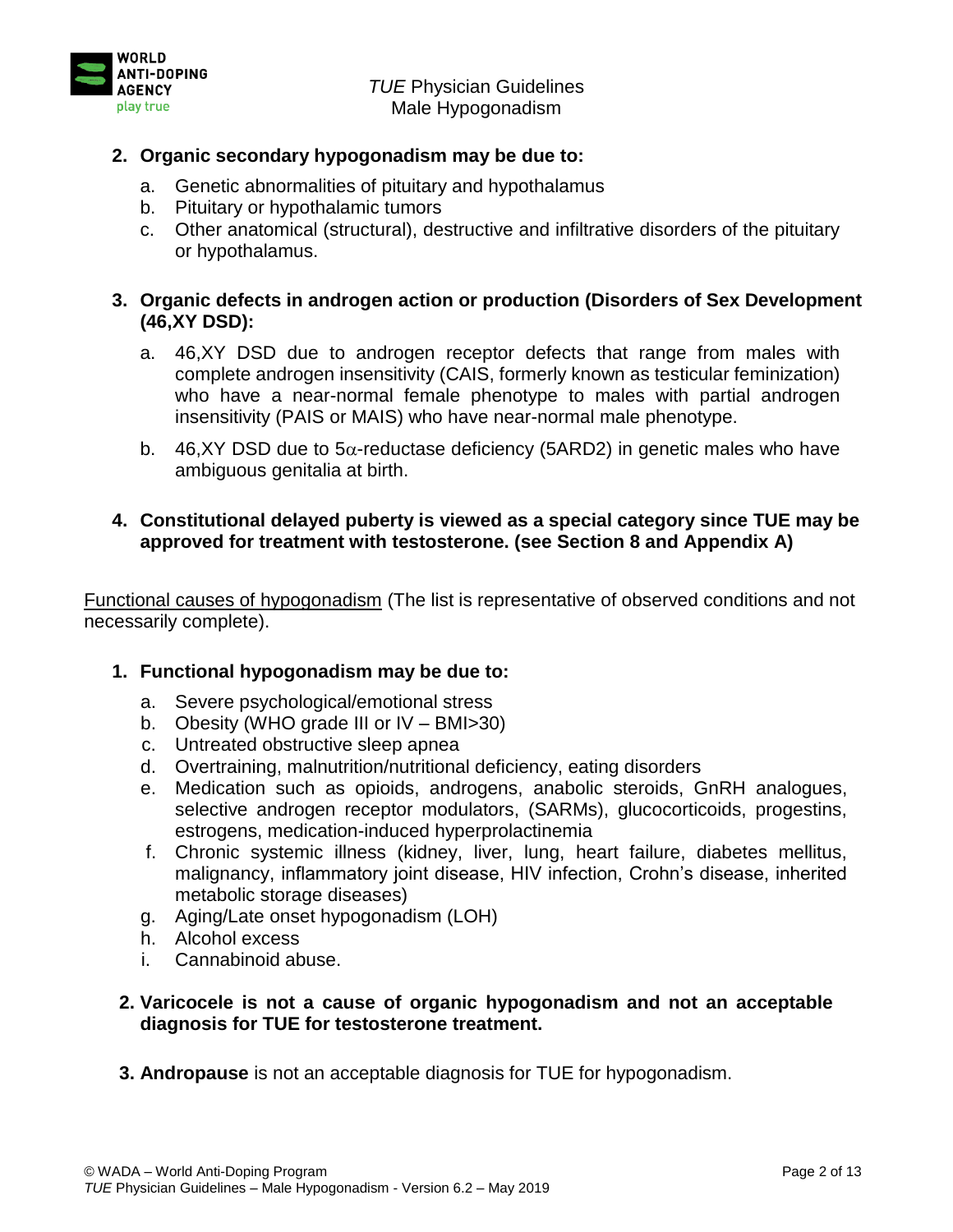

### **TUE should only be approved for hypogonadism that has an organic etiology. TUE should not be approved for androgen deficiency due to functional disorder.**

B. Medical Evaluation

A complete medical evaluation is necessary for a TUE application; nevertheless a TUE will only be granted if a full picture of hypogonadism TUE of organic etiology is demonstrated.

The TUE application must include the following information submitted to the appropriate Anti-Doping Organization (ADO). This information must be submitted in a letter from the treating physician (preferably a specialist in endocrinology or andrology). This submission must include information listed below, dates of evaluation (including history and physical examination), copies of laboratory values (with reference ranges) and testing results. If testosterone deficiency is iatrogenic in origin (orchiectomy, pituitary surgery or irradiation, radiotherapy or chemotherapy), details of the diagnosis and treatment including surgery reports should be submitted. The evaluation for testosterone deficiency, unless otherwise stated, **must** include:

- 1. Required history:
	- a. Pubertal progression incomplete or delayed sexual development
	- b. Libido and frequency of sexual activity duration and severity of any problems
	- c. Erections and/or ejaculations
	- d. Hot flushes, sweats
	- e. Testicular disorders cryptorchidism, testicular torsion, testicular injuries,
	- f. Significant head injuries
	- g. Orchitis
	- h. Family history of delayed puberty
	- i. Non-specific symptoms decreased energy, depressed mood, dysthymia, poor concentration, sleep disturbance or sleepiness, mild anemia, reduced muscle bulk & strength, increased body fat and BMI, diminished work performance.
- 2. Physical Exam features must be addressed:
	- a. Gynecomastia
	- b. Changes in hair pattern (axillary & pubic), reduced shaving, absence of temporal recession
	- c. Testicular volume by orchidometer or ultrasound (abnormal is <15 ml)
	- d. Height and weight BMI
	- e. Muscular development and tone.
- 3. Testing/Laboratory evaluation (blood drawn in the morning and fasting) to demonstrate consistent testosterone deficiency should be provided with the TUE application including: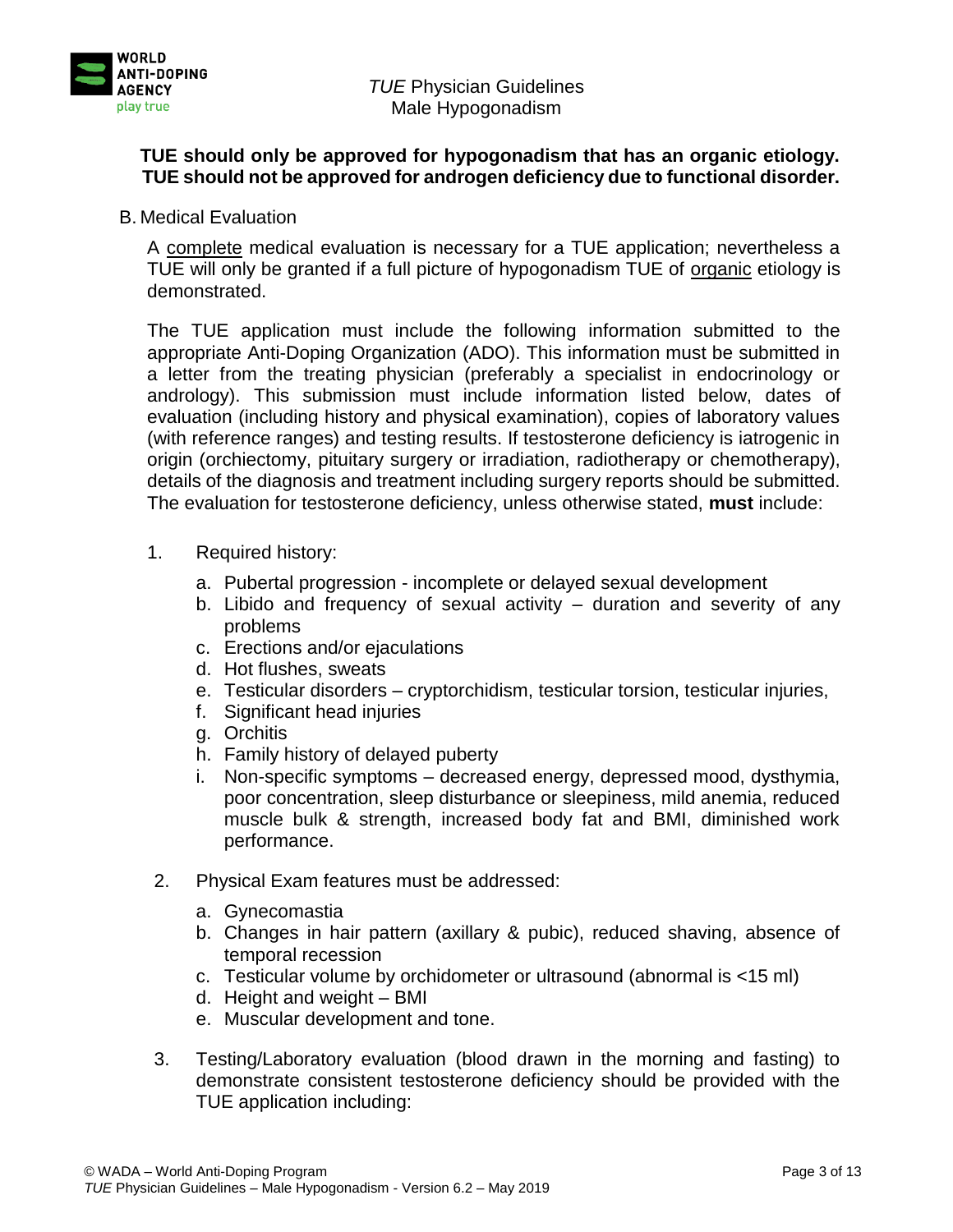

### **Required Testing:**

# **To be drawn before 10 AM with Serum total testosterone and Serum LH drawn on two occasions within a 4-week period at least a week apart**

- 1. Serum total testosterone assay using an accurate and reliable method before 10 AM
- 2. Serum LH
- 3. Serum FSH
- 4. Serum SHBG

# **Testing when indicated:**

- **1.** Semen analysis including sperm count if fertility an issue (should submit at least two semen analyses)
- **2.** DEXA scan if appropriate
- **3.** Inhibin B when considering Congenital Isolated Hypogonadotropic Hypogonadism or Constitutional Delayed Puberty

# **Free testosterone**

Free testosterone – free testosterone measured by equilibrium dialysis may be submitted. Direct analog-based free T assays are not permitted. TUE will not be granted as a result of low free testosterone only.

### **Drug screening during evaluation for hypogonadism**

1. Urine drug screens may be requested and organized by the ADO.

**Athletes who are already taking testosterone supplementation** will need to stop the medication for a sufficient time-period to properly evaluate the need for testosterone. It is expected that endogenous testosterone levels will be transiently low in the period immediately following cessation of exogenous supplementation. The washout schedule, which is in Appendix B, is to be followed prior to re-testing.

# **For diagnosis of Organic Hypogonadotropic-Hypogonadism**

- 1. MRI of pituitary with and without contrast
- 2. Pituitary function tests as indicated e.g. morning cortisol, ACTH stimulation test, TSH, free T4, prolactin
- 3. Other appropriate diagnostics to identify an organic etiology for secondary hypogonadism (e.g. prolactin, iron studies and genetic testing for hereditary hemochromatosis)
- 4. Documentation ruling out any potential functional causes of hypogonadotropic hypogonadism.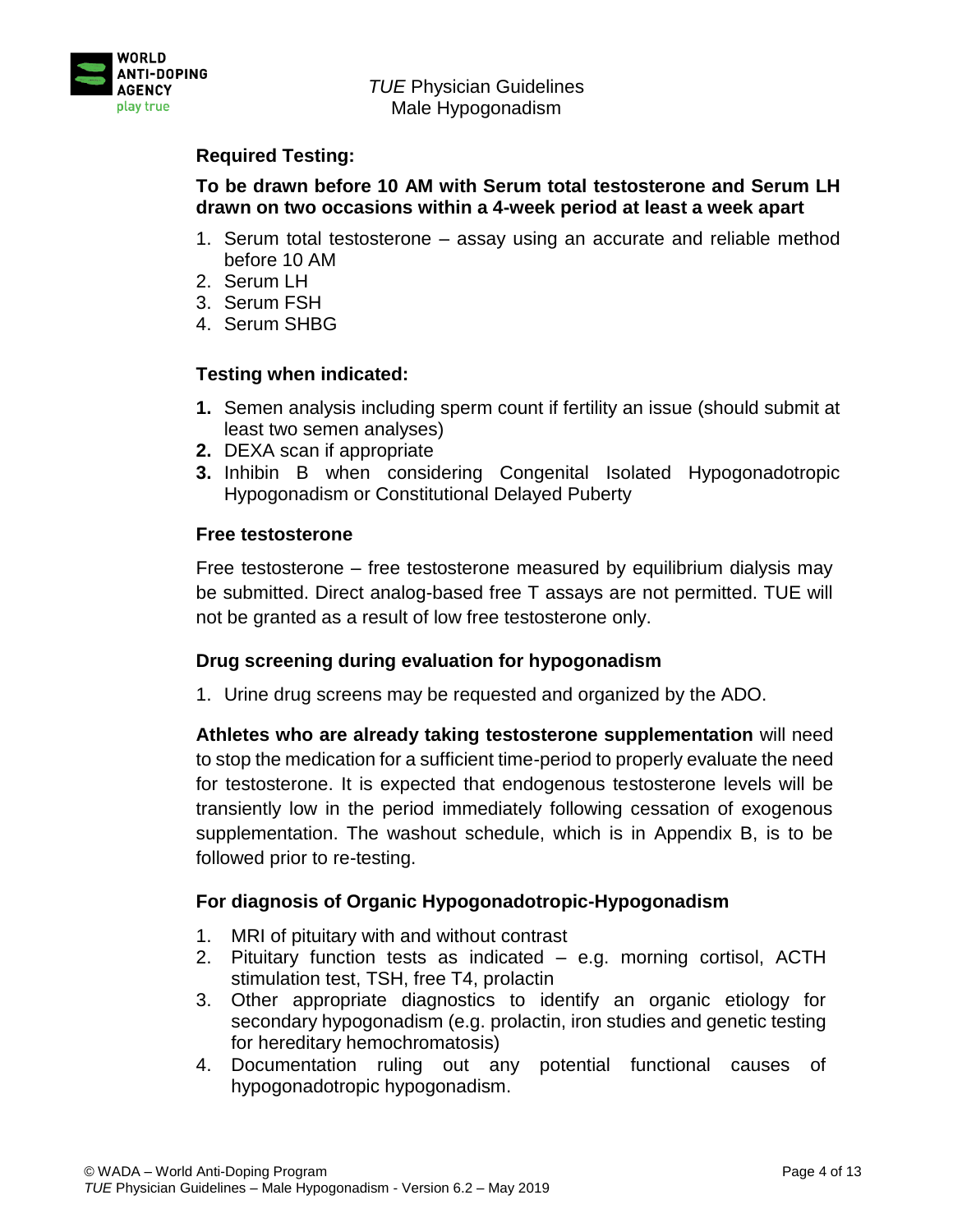

#### **3. Medical Best Practice Treatment**

#### A. Name of prohibited substances

Testosterone or human Chorionic Gonadotropin (hCG).

#### B. Route/Dosage/Frequency

Treatment with approved testosterone formulations or hCG (if athlete has secondary hypogonadism documented and desires fertility). Only products and dosage regimens approved by drug regulatory agencies are allowed.

- 1. Testosterone may be administered by regular intramuscular injection. The treatment must be recorded by a health professional and kept available for control at any time. The administration of intramuscular testosterone enanthate or cypionate or mixed testosterone esters is typically a 100 mg injection every week or 150-250 mg every two weeks to replace endogenous secretion. If testosterone undecanoate ester is the medication prescribed, the standard dosage is 750- 1000 mg dependent upon drug regulatory agency, with the dosing intervals of every 10-12 weeks on average
- 2. Testosterone may also be administered by transdermal patch, cream, gel or lotion. The testosterone patches, creams, gels or lotions have a daily dosing regimen. A buccal testosterone tablet and nasal spray administered twice daily are also available
- 3. Testosterone may be administered by oral preparation testosterone undecanoate in 40 mg capsules, usually twice or thrice daily with meals. 17 $\alpha$ -methyl testosterone is hepatotoxic and should not be used due to potential liver toxicity
- 4. Human Chorionic Gonadotropin (hCG) may be used in doses of 1000-2000 IU IM 2-3 times per week for those individuals requesting fertility. Higher doses may be needed in some men in order to maintain physiological testosterone levels and induction of spermatogenesis and fertility. FSH, if required, is not a prohibited substance.

#### C. Monitoring dosage

The dosage and frequency are to be determined by the prescribing endocrinologist utilizing standard replacement dosage regimens. The dosage should be monitored with mid-interval (midway between two successive injections) or trough (at the time of next scheduled injection) serum testosterone levels for injectable testosterone. The testosterone product, dosage and timing of the previous treatment with injectable testosterone products must be recorded and submitted for annual review or for dosage changes. Transdermal testosterone patches, gels, creams or solutions can be monitored by serum testosterone levels at any time. HCG should be monitored with trough serum testosterone levels. The dosage and timing of treatments with hCG must be recorded and submitted for annual review or for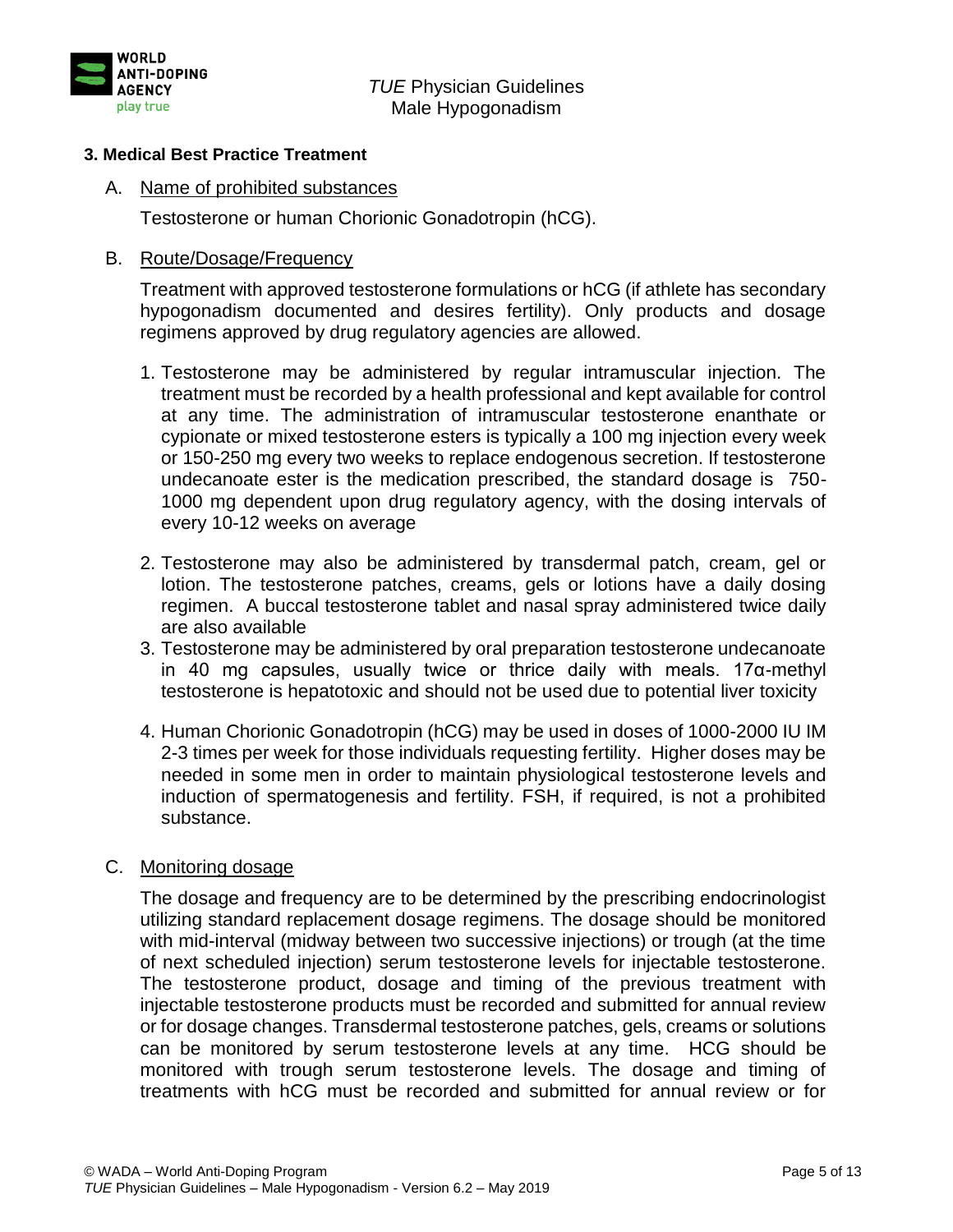

dosage changes. Any change in product, dosage or treatment schedule of testosterone or hCG should be approved by ADO.

#### D. Duration of treatment

The duration of treatment may be lifelong but annual review of evidence of wellcontrolled therapy must be submitted. The evidence submitted must include medication logs, injection logs and pharmacy records, dosage and timing of treatments as well as regular testing of serum testosterone levels.

### **4. Other Non-Prohibited Alternative Treatments**

If the diagnosis is confirmed, there is not a non-prohibited substance alternative treatment.

### **5. Consequences to Health if Treatment is Withheld**

Underdeveloped genitals (if before puberty), muscle weakness, osteoporosis, diminished libido, sexual dysfunction (impotence or erectile dysfunction), infertility.

### **6. Treatment Monitoring**

Regular physician visits with documentation that testosterone treatment improved clinical manifestations of testosterone deficiency in medical record are required. **The athlete is responsible for maintaining a complete record of testosterone**  prescriptions **of oral, transdermal (patches, gels, creams, solutions) or buccal testosterone products and date, dosage (pharmacy records) and name of medical personnel administering injections of testosterone or hCG.** Unannounced urine testing (at least 1-2 times per year) should be conducted by the ADO. Furthermore, regular serum testing as ordered by the athlete's endocrinologist and or prescribing physician (at least 1-2 times per year) is required and the relation to injection timing or gel application should be clearly noted. Treatment should use standard testosterone doses which should return the midinterval testosterone to mid-normal levels.

### **7. TUE Duration and Recommended Review Process**

The duration of approval will be limited to 4 years in all cases at a maximum. In all cases the annual review process demonstrating testosterone level and symptom control of well adapted dose should occur every year. Copies of medical records of visits with prescribing physician, laboratory reports for serum testosterone levels (with dates and times) must be provided and accompanied by prescriptions for oral, transdermal or buccal preparations and the product, dosage, dates and names of administering medical personnel of all injectable testosterone or hCG administrations. Another independent specialist may be consulted as necessary. Documentation in medical records of the reason for changes in the dosage of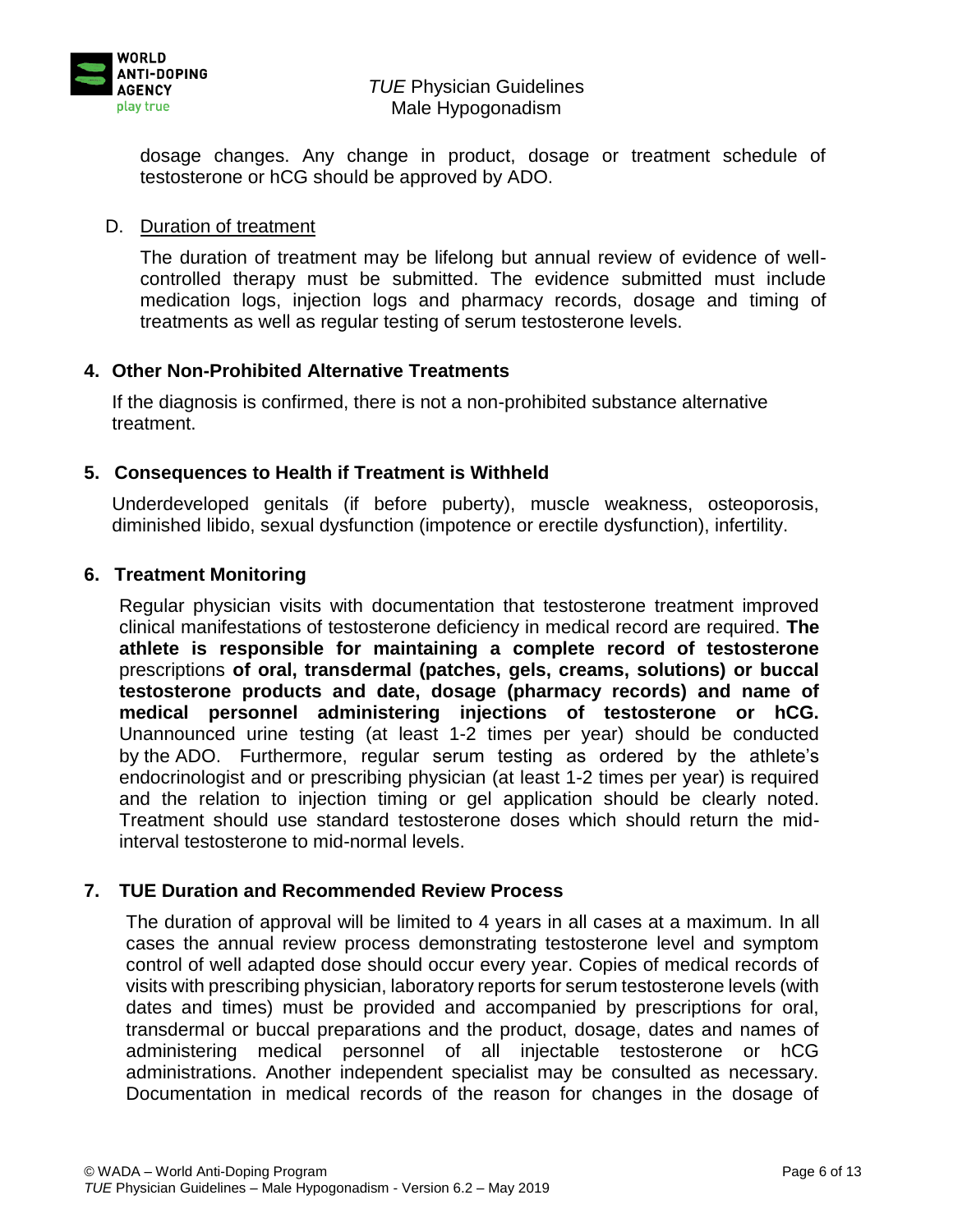

testosterone and testosterone levels before and after a dosage change should be provided with a report prior to dosage change. The ADO should approve any changes in the dosage of testosterone or hCG.

### **8. Any Appropriate Cautionary Matters**

In the particular case of a young athlete with delayed puberty, the opinions of a pediatrician and an endocrinologist must confirm the diagnosis and a need for temporary testosterone treatment of a pre-determined fixed duration and subject to repeat after review of progress and ongoing need for testosterone treatment. This should be accompanied by the report of a relevant clinical examination including Tanner stage. The approval must always be for a period of no more than one year.

Given the potential controversy associated with the approval of a TUE for testosterone, the opinion of an independent endocrinologist with expertise in andrology or male reproductive endocrinology is strongly suggested.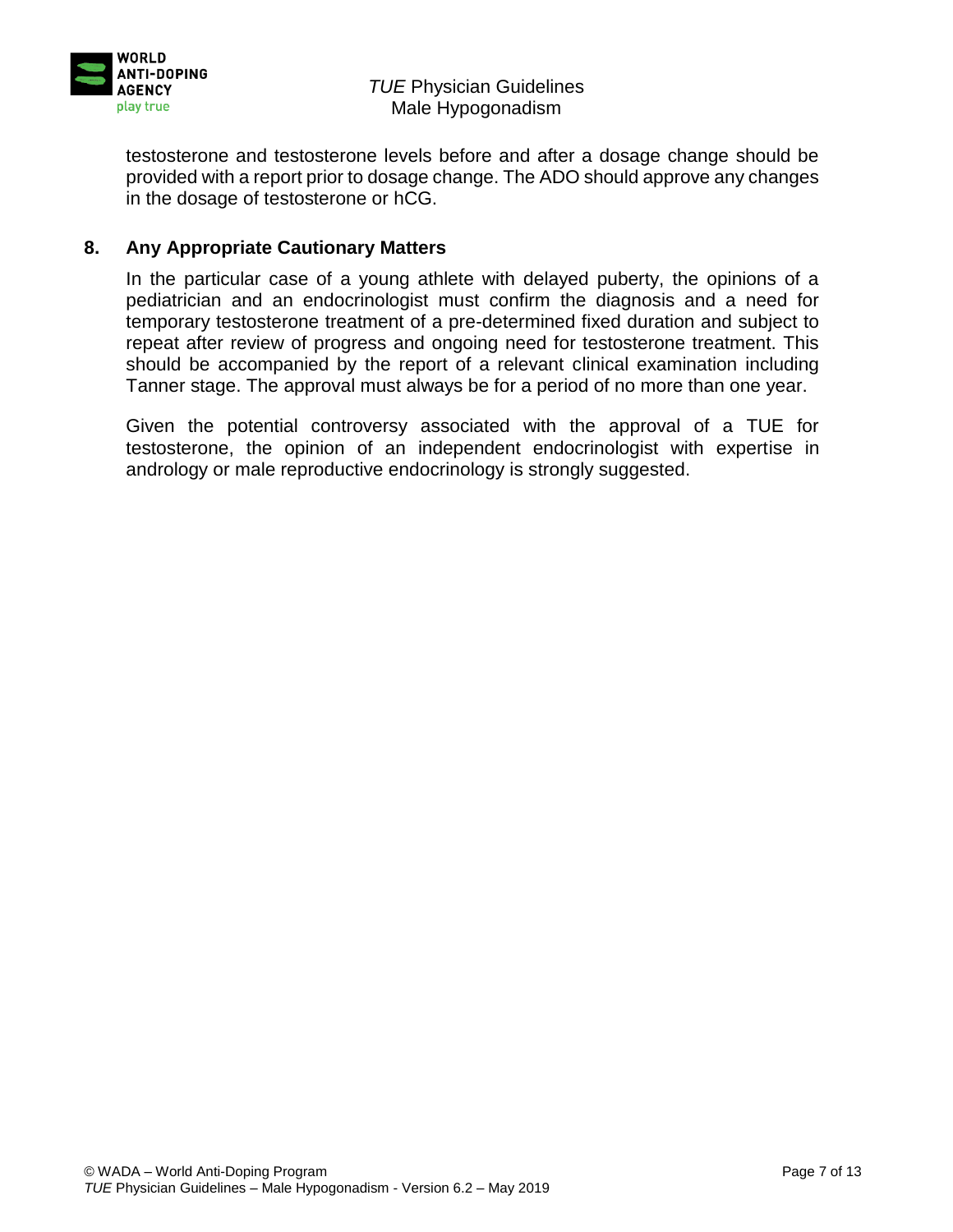

#### **References**

- 1. AACE Hypogonadism Task Force. American Association of Clinical Endocrinologists Medical Guidelines for Clinical Practice for the Evaluation and Treatment of Hypogonadism in Adult Male Patients, 2002 Update. Endocrine Practice. 8(6); November/December, 2002. 439-456.
- 2. Bassil, N. Late-Onset Hypogonadism. Med Clin N Am 95:2011, 507-523.
- 3. Bhasin S et al. Testosterone Therapy in Men with Androgen Deficiency Syndromes: An Endocrine Society Clinical Practical Guideline. J. Clin. Endocrinol. Metab. 95:2010; 2536-2559.
- 4. Ghigo E et al. Consensus Statement: Consensus guidelines on screening for hypopituitarism following traumatic brain injury. Brain Injury, 19(9): August 20, 2005, 711-724.
- 5. Handelsman DJ, Heather A 2008 Androgen abuse in sports. Asian J Androl 10:403- 415.
- 6. Handelsman, DJ. Androgen Physiology, Pharmacology and Abuse In: R.I. McLachlan (Editor). *Endocrinology of Male Reproduction.* 2016 (URL: HTTP://www.endotext.org/male/index.htm).
- 7. Layman LC. Hypogonadotropic hypogonadism. Endocrinol Metab Clin N AM 36:2007, 283-296.
- 8. Matsumoto AM and Bremner WJ. Testicular Disorders in S Melmed, KS Polonsky, PR Larsen, HM Kronenberg, Editors, Williams Textbook of Endocrinology, 13<sup>th</sup> Edition, pp 694-784, 2016.
- 9. Nieschlag E, Behre HM, Nieschlag S (eds) *Andrology – male reproductive health and*  dysfunction. Springer Heidelberg, 3<sup>rd</sup> edition, 2010.
- 10. Nieschlag E, Vorona E. Medical consequences of doping with anabolic androgenic steroids (AAS): effects on reproductive functions. Eur J Endocrinol 2015, 173: R47- 58.
- 11. Nieschlag E, Vorona E. Doping with anabolic androgenic steroids (AAS): adverse effects on non-reproductive organs and functions. Rev Endocr Metab Disorders 16:199-211, 2015.
- 12. Rohayem J, Nieschlag E, Kliesch S and Zitzmann M. Inhibin B, AMH, but not INSL3, IGF1 or DHEAS support differentiation between constitutional delay of growth and puberty and hypogonadotropic hypogonadism. Andrology, 1–6, 2015.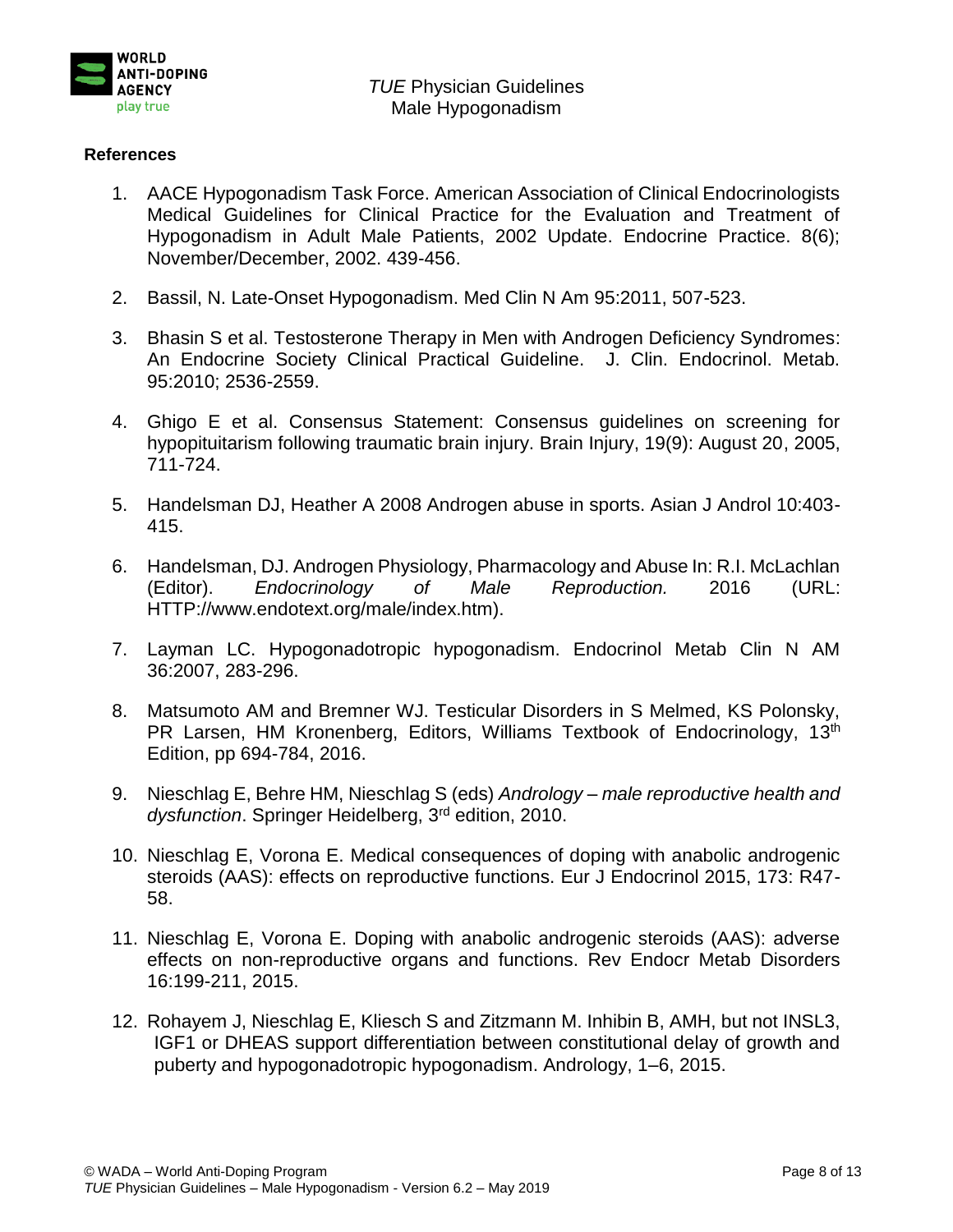

- 13. Safarinejad MR, Azma K, Kolahi AA. The effects of intensive, long-term treadmill running on reproductive hormones, hypothalamus-pituitary-testis axis, and semen quality: a randomized controlled study. J Endocrinology 200:2009, 259-271.
- 14. Viswanathan, V & Eugster, EA. Etiology and Treatment of Hypogonadism in Adolescents. Endocrinolo Metab Clin N AM 38:2009 719-738.
- 15. Vuong C et al. The effects of opioids and opioid analogs on animal and human endocrine systems. Endocr Rev 31: 2010, 98-132.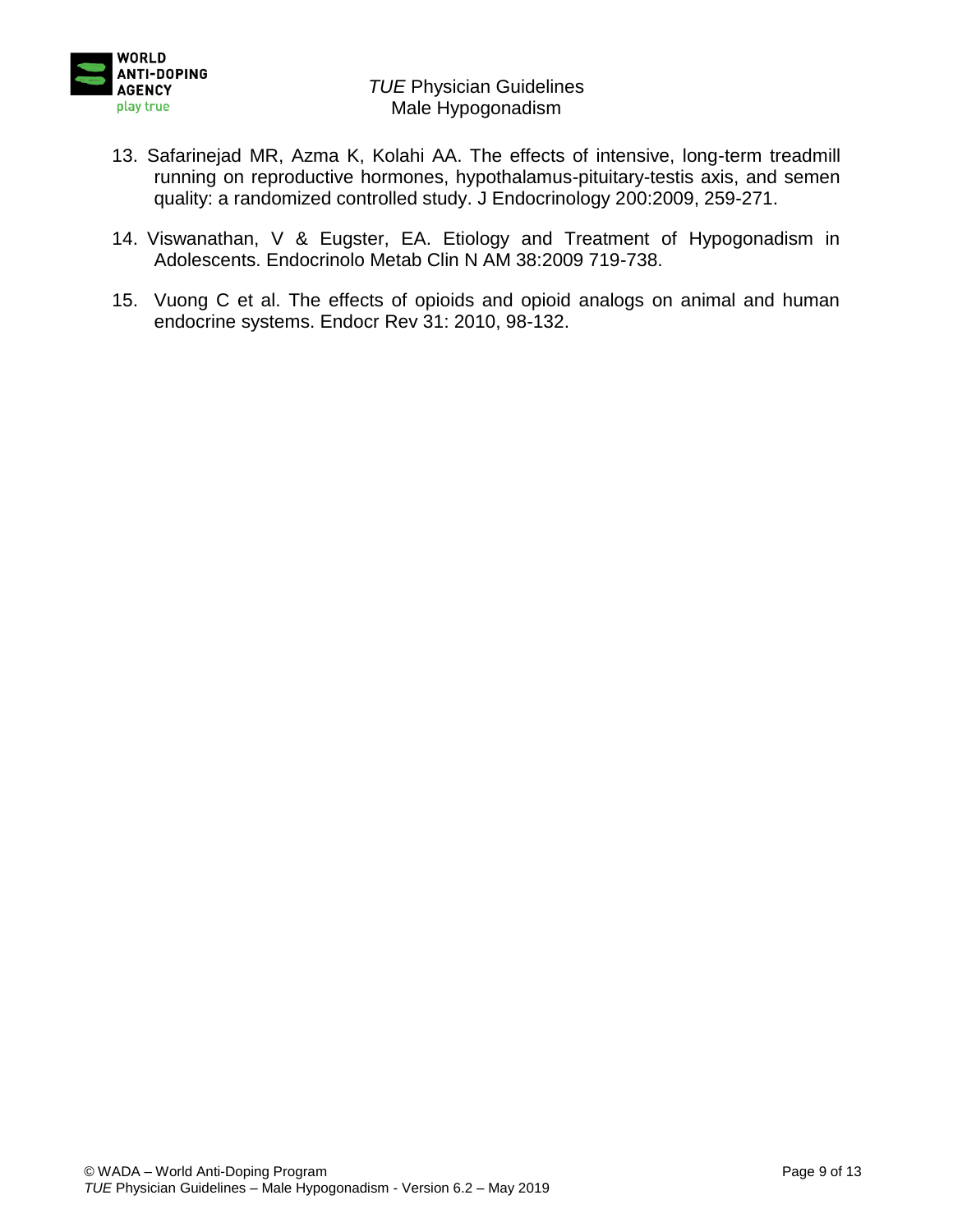

# **APPENDIX A**

# **Organic Causes of Hypogonadism\***

The list is representative of observed conditions and not necessarily complete

### **Organic primary hypogonadism may be due to:**

- 1. Genetic abnormalities
	- a. Klinefelter's Syndrome and variants (i.e. 47,XYY/46,XY)
	- b. Dysgenetic testes
	- c. Myotonic dystrophy.
- 2. Developmental abnormalities
	- a. Cryptorchidism
	- b. Congenital anorchia.
- 3. Direct testicular trauma, bilateral orchiectomy, testicular torsion.
- 4. Orchitis severe bilateral with subsequent testicular atrophy due to mumps or other infections.
- 5. Radiation treatment or chemotherapy.
- 6. 46,XY DSD due to defects in testosterone biosynthesis (formerly male pseudohermaphroditism).
- 7. LH/hCG receptor defects.

#### **Organic secondary hypogonadism may be due to:**

- 1. Genetic abnormalities of pituitary and hypothalamus
	- a. Congenital isolated hypogonadotropic hypogonadism (IHH), including Kallmann Syndrome
	- b. Congenital isolated LH deficiency
	- c. Congenital pituitary defects causing multiple pituitary hormone deficiency (MPHD) complex congenital syndromes.
- 2. Pituitary or hypothalamic tumors
	- a. Adenomas
	- b. Prolactin secreting pituitary tumor resulting in hyperprolactinemia
	- c. Craniopharyngioma.
- 3. Infections
- 4. Iron Overload Syndromes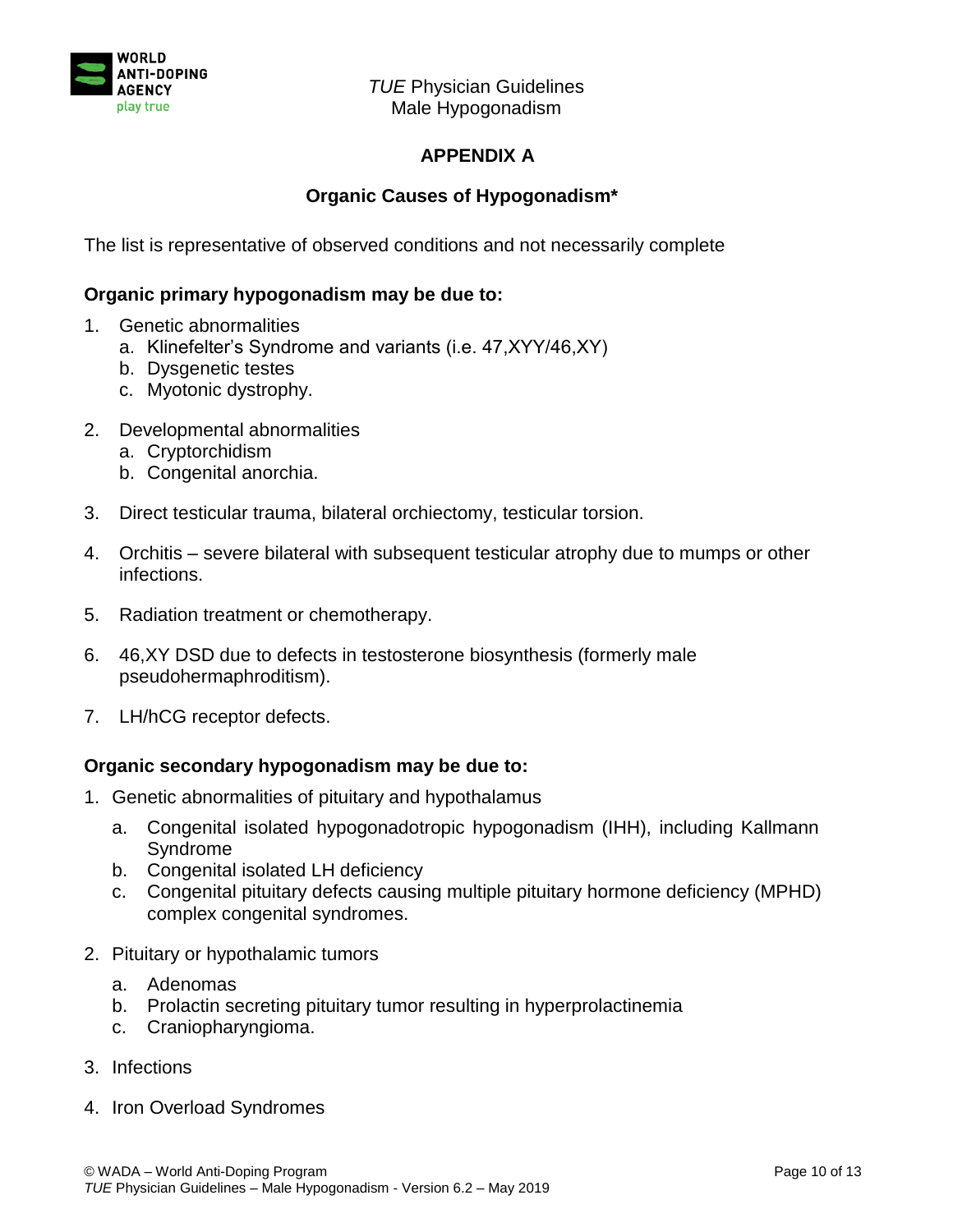

- a. Hemochromatosis
- b. Hemoglobinopathies
	- i. β-Thalassemia
	- ii. Sickle cell disease.
- 5. Structural, destructive and infiltrative disorders of the pituitary or hypothalamus
	- a. CNS developmental abnormalities, infection
	- b. Granulomatous diseases
	- c. Lymphocytic hypophysitis
- 6. Anatomical problems of the pituitary or hypothalamus
	- a. Pituitary stalk section
	- b. Hypophysectomy
	- c. Pituitary-hypothalamic disease
	- d. Severe or repeated traumatic brain injury causing pituitary dysfunction.
- 7. Hypogonadatropic Hypogonadism combined with adrenal insufficiency (X-linked adrenal hypoplasia (AHC)).

# **Organic defects in androgen action or production (Disorders of Sex Development (46,XY DSD))**

- 1. 46,XY DSD due to androgen receptor defects that range from males with complete androgen insensitivity (CAIS, formerly known as testicular feminization) who have a nearnormal female phenotype to males with partial androgen insensitivity (PAIS or MAIS) who have near-normal male phenotype. Serum testosterone levels may be normal and LH levels may be elevated.
- 2. 46, XY DSD due to  $5\alpha$ -reductase deficiency (5ARD2) in males who have ambiguous genitalia at birth and may be raised as female, but who at puberty, develop near-normal male somatic phenotype with normal male range testosterone levels.

**Constitutional delayed puberty** is a special category. Constitutional delayed puberty is not a permanent condition, although it may have a genetic component. TUEs should be allowed for this condition as prescribed by the treating endocrinologist or pediatrician but treatment should never extend past the initiation of puberty.

#### **Comment on IHH**

**Idiopathic Hypogonadotropic Hypogonadism** (IHH) has sometimes been confused with **Isolated Hypogonadotropic Hypogonadism**. Isolated HH is an old term that distinguished a series of genetic disorders that led to gonadotropin deficiency and pubertal failure from panhypopituitarism. Isolated HH is due to **organic** disorders and therefore can justify the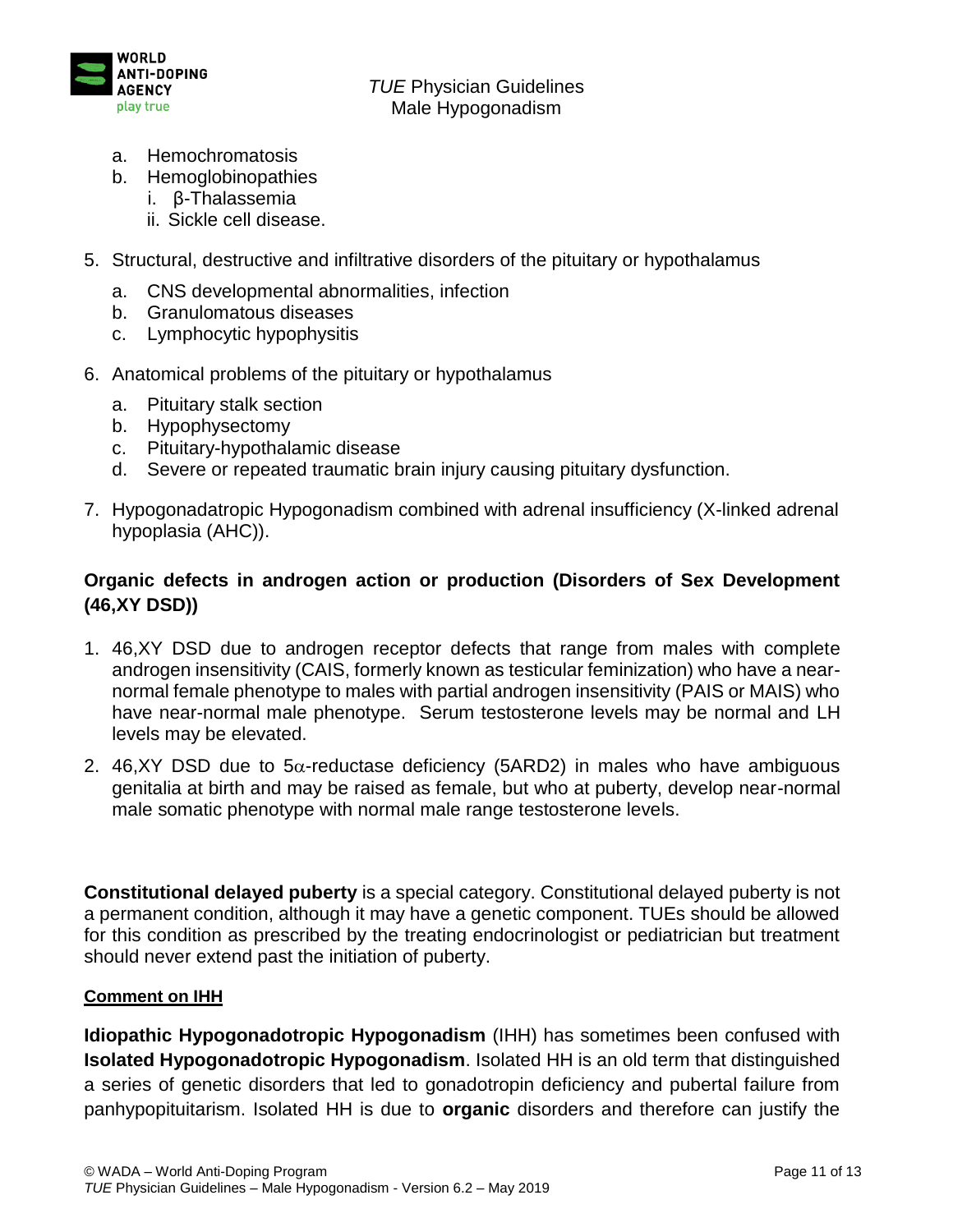

granting of a TUE. Idiopathic HH is a term that has been used frequently in recent years. It includes isolated HH but extends as an umbrella term to include various acquired (nongenetic) **functional** disorders (e.g. obesity, cardiovascular disease, depression, opiate or exogenous androgen use, overtraining, etc.) which are associated with a low circulating testosterone. Idiopathic Hypogonadotropic Hypogonadism is not an acceptable diagnosis for TUE application.